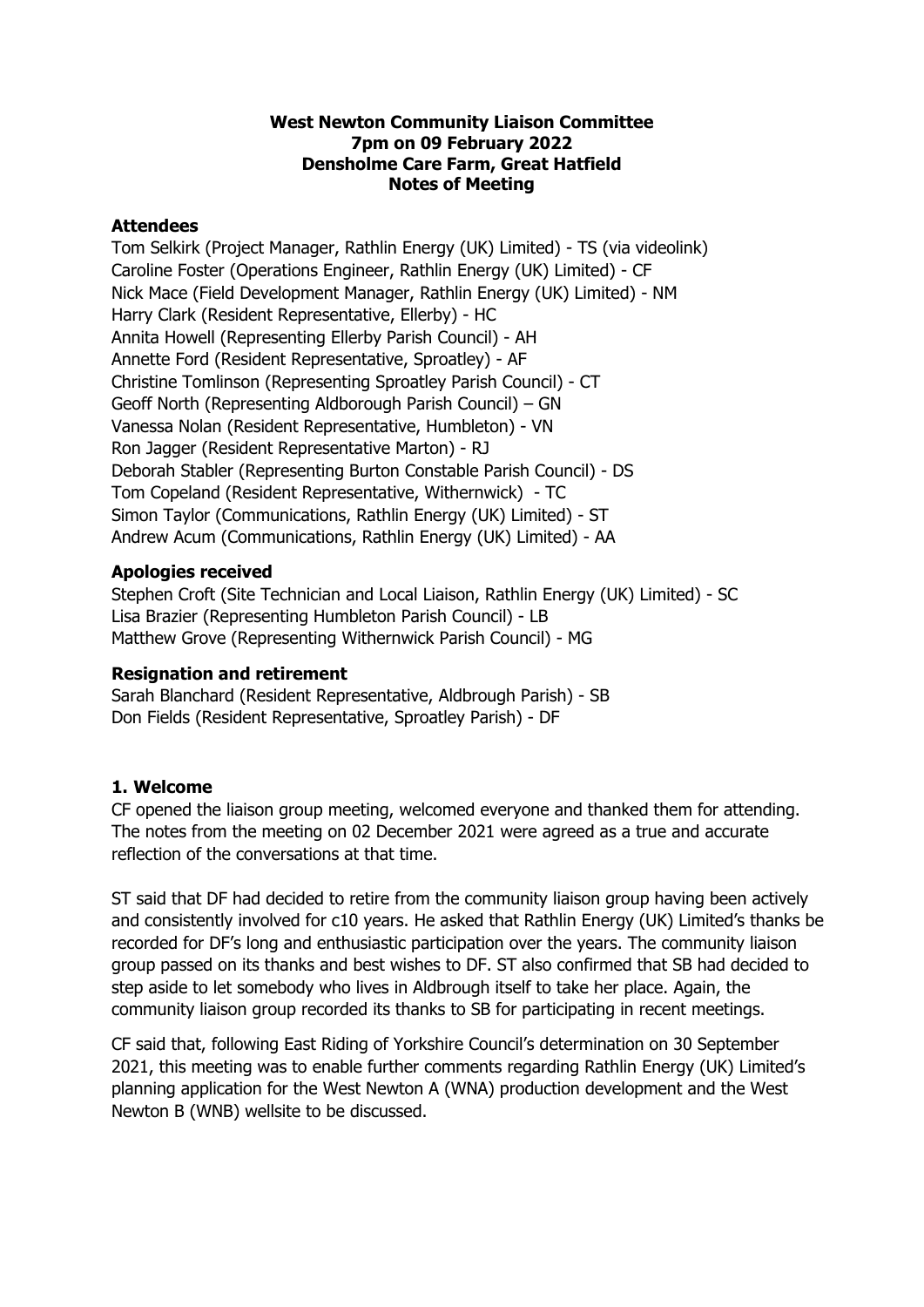# **2. Rathlin Energy (UK) Limited brief on applications**

CF started by explaining the map showing the maximum drilling radius and said that it was always Rathlin Energy (UK) Limited's intention to directionally drill the wells as this would give maximum exposure to the reservoir with minimal surface infrastructure required. The map with the red hatched circle showed the area in which Rathlin Energy (UK) Limited could in theory drill their wells and extract from, but it did not indicate that there would be wells under the whole of the hatched area.

CF showed a diagram indicating where wells had been drilled to date which showed that West Newton A wells had been drilled 750m laterally and 450m laterally whilst the West Newton B wells had been drilled 720m laterally and then plugged back and redrilled at a 420m distance from the surface location in another direction. It is unlikely that a well would be drilled for 2km laterally but the application included this option as a worst case scenario.

CF asked the group what the concerns were about directional drilling. VN said that comments from Flinton were that people were concerned about drilling underneath their houses. CF showed an example of a piece of 4.5" casing (which is often the final casing size) and explained that 2km is roughly the length of the Humber Bridge. VN felt that people probably didn't realise that the well was 2km deep and that the well bore was so small.

CF explained that the target formation (Kirkham Abbey) is a competent rock which has oil and gas trapped in the pores within the rock matrix, rather than being a cavern that would be emptied as a result of extraction. As oil and gas flows through the rock and into the well, the rock would remain in place and couldn't collapse, and that in all likelihood, the oil and gas would be replaced by water within the rock formation.

RJ asked if the area would collapse into the hole after the crude had been "sucked out". CF explained that it wouldn't, as there is no hole for it to collapse into – the oil and gas is held within the rock which remains in place after extraction. CF showed some core samples of the type of rock the wells would be targeting.

DS asked how deep the Kirkham Abbey Formation (KAF) is. CF said it is 1,700 metres below surface.

HC asked a question from a resident about whether they could be assured that major subsidence or sink holes would not occur as a result of oil and gas extraction as he believed that this had happened in Texas. CF said that the geology is completely different. The target formation is around the same depth as the Aldbrough gas caverns which are as big as St Paul's Cathedral and have not collapsed. In comparison, Rathlin Energy (UK) Limited's wells will be just a few inches in diameter.

CF mentioned that London Underground has much bigger tunnels and they are just 50m below the surface of a major city. HC said that Underground tunnels are different as they are lined with concrete. CF explained that the wells have steel casing which are then surrounded by cement. HC asked how in that case the oil and gas was able to migrate into the well through the steel and cement casings.

CF explained that once the casing and cementing is in place, the well is perforated at key points which exposes the formation to the well and allows hydrocarbons to flow through the rock and into the well bore. The reason Rathlin Energy (UK) Limited has looked at directional drilling is that the target reservoir is only 60m thick so by approaching it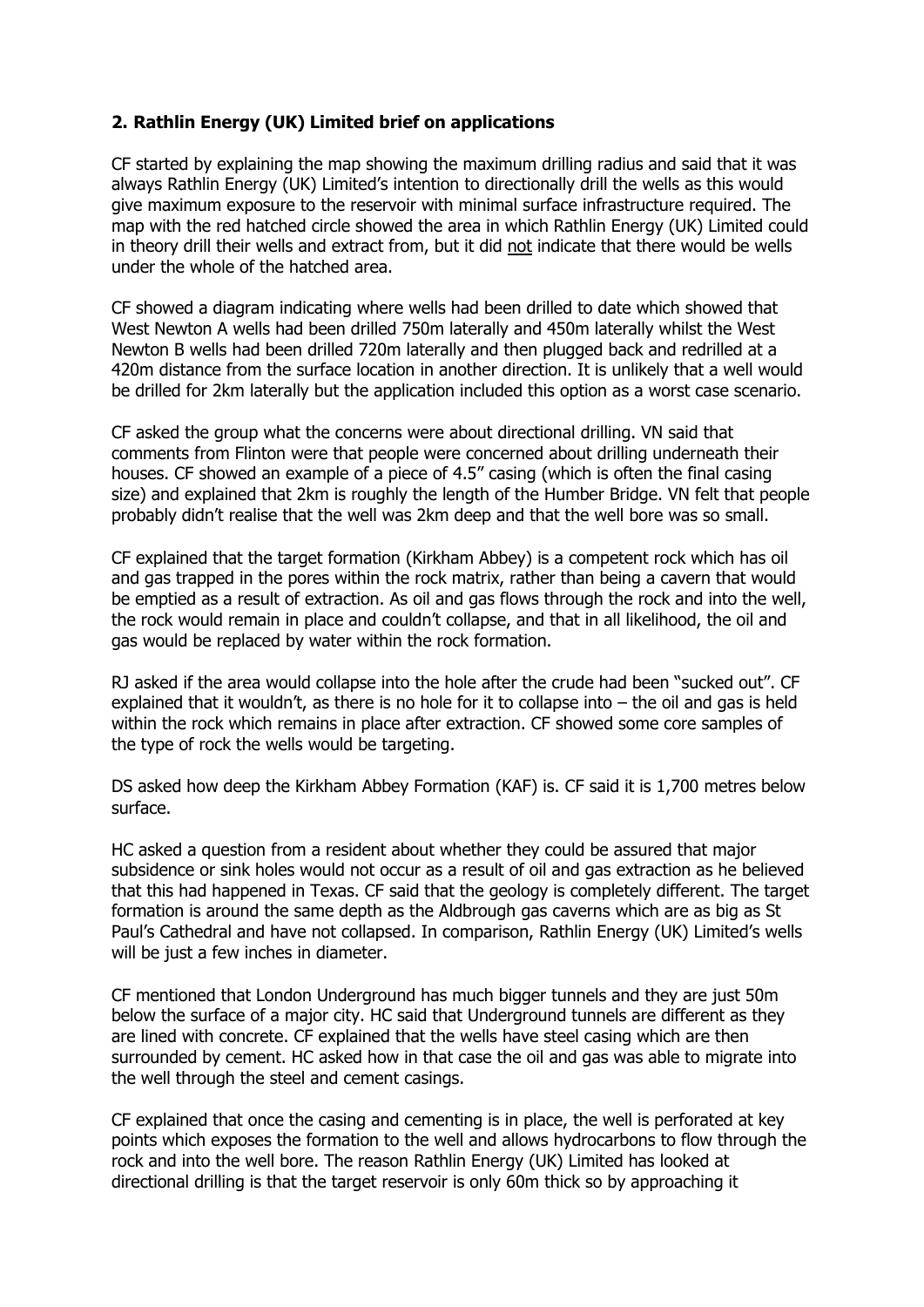horizontally or at an angle they can access much more of the formation with one well and drain much more of the reservoir than if they drill vertically into it and so it means fewer well heads/less infrastructure at surface.

ST asked whether that answered the question and HC confirmed that it did. He said that he had a second question which was about the depth at which the horizontal side-tracks would be drilled out from the vertical well. CF said that at West Newton A, one starts to deviate at 500m depth and the other at 750m (\*depths confirmed after meeting).

HC asked if the wells would be horizontal at these depths. CF said that for the wells drilled to date, they deviate at 1-2° per 33m so they are at a relatively shallow gradient and haven't gone horizontal. The wells drilled so far have been at about a  $30^{\circ}$  inclination so that they hit the reservoir at the right point, although it is technically possible to turn a 90° corner in about 200m.

ST has asked if HC had any concerns with the answer. HC said he didn't and would pass the comments back to the resident.

DS asked if the other wells would go in the same direction. CF said this would not necessarily be the case as they would want to access different areas of the formation and access the maximum spatial area. DS asked whether the wells would be under Withernwick. CF said that they might, but the majority of the well would probably be in a vertical direction. DS asked about the size of the reservoir. TS explained that the reservoir covers an area of around 4,000 acres or five or six square miles approximately from West Newton A to West Newton B.

RJ said Rathlin Energy (UK) Limited was going under around 300 acres that he farms at Burton Constable and 300 acres of his own. He felt that he was being adversely affected. CF explained that no decision had been taken yet about which direction Rathlin Energy (UK) Limited would drill. To date the only information available shows the maximum radius and possible areas for consideration to show worst case scenario for planning purposes. As exploration is an iterative process, as more is known about the reservoir and its performance, this would inform future drilling plans. RJ said he was concerned that people wouldn't know where Rathlin Energy (UK) Limited was drilling. TS explained that all affected landowners would be notified prior to drilling and that there is a process for this which will be undertaken once Rathlin Energy (UK) Limited has sufficient information from the wells to inform the future drilling programme. HC asked what determined which way side-tracks would go. TS said it would be based on a variety of factors such as distribution of the reservoir in the subsurface, structural elevation, porosity trends, natural fracture networks and optimising position of the wells in terms of drainage of the reservoir to optimise recovery.

TC asked if, when drilling, you were able to accurately locate where the drill bit was in the subsurface. CF said that when drilling they took very regular surveys which can accurately describe where the drill bit is in the subsurface, where it is facing etc.

ST explained that as this is exploration, one step will inform the next step. The red circle on the map gives flexibility to go in whichever direction the exploration indicates is best.

RJ said no one would know where drilling was taking. ST restated that there is a process for informing landowners in advance of drilling. In addition, Rathlin Energy (UK) Limited had run the community liaison groups for representatives to ask any questions they wanted for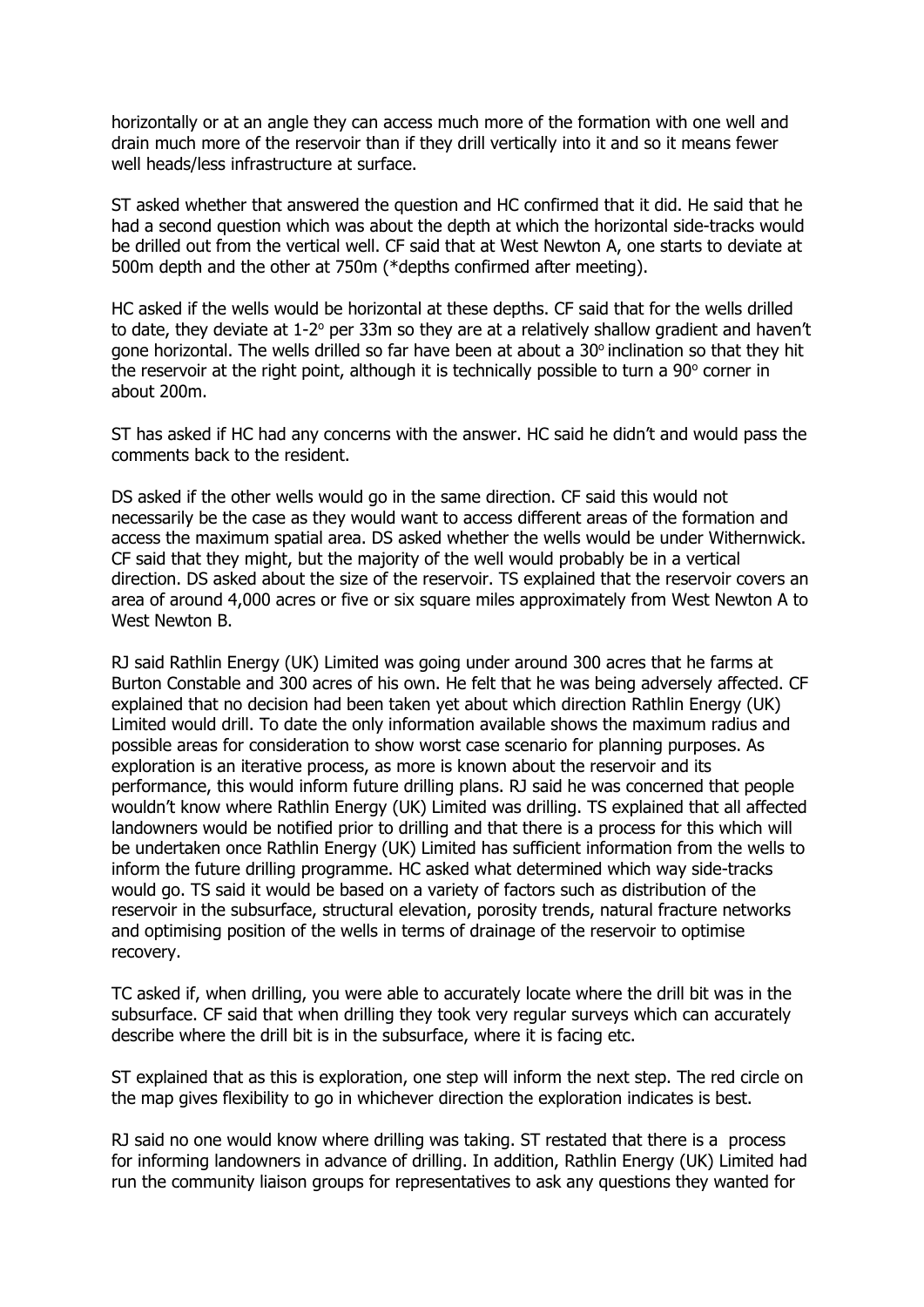several years and would continue to do so through drilling and production if these stages went ahead. CF said that aside from informing landowners, a number of consents must be sought and regulators notified of the directional drilling plans prior to drilling taking place.

TC asked if all properties would be informed in advance if drilling was to take place underneath them. NM said this is required by the Infrastructure Act 2015. RJ asked if there was any form of appeal. NM said unfortunately not, as all subsurface minerals belong to the Crown and Rathlin Energy (UK) Limited is extracting on behalf of the Crown Estate. This is the difference between the UK and the US. In the US, landowners became rich by inviting oil and gas companies to extract hydrocarbons from underneath their land. In the UK, it is highly regulated and companies have to be completely transparent and rightly so. This means that all landowners will be informed prior to drilling under their land.

AF asked what media would be used to inform landowners. NM said it would be a personal letter as this had to be documented and recorded.

## **Clarification Point:**

The Infrastructure Act 2015 makes provision for notice to landowners as follows:

(1) The Secretary of State may, by regulations, require relevant energy undertakings to give notice of the proposed exercise, or exercise, of the right of use.

(2) The regulations may require relevant energy undertakings—

(a) to give notice—

(i) to owners of relevant land or interests in relevant land;

(ii) to persons of other specified descriptions;

(b) to display notice within the area in which relevant land is situated or elsewhere;

(c) to publish notice (otherwise than by displaying the notice).

TC asked what would stop Rathlin Energy (UK) Limited drilling a fifth or sixth well. CF explained that Rathlin Energy (UK) Limited doesn't have permission for any additional wells. Anything beyond what has been applied for in this planning application would mean going back to the council with a new application. TC then asked if there was space for five or six wells on the same site. CF said that the site had been designed for the four additional wells but it was possible to drill further wells from the site if modifications could be made to the current site set up. TC asked if Rathlin Energy (UK) Limited thought they could get everything they need from the four wells or would they be likely to need more wells in the future. CF replied that they had initially looked at six new wells but the geological team advised that the scheme could still work with four wells.

HC said that Union Jack Oil had commissioned a presentation by RPS which concluded that the Kirkham Abbey Formation would deliver more from horizontal wells than vertical wells. This report estimated that one well could initially produce up to 1,000 barrels of oil per day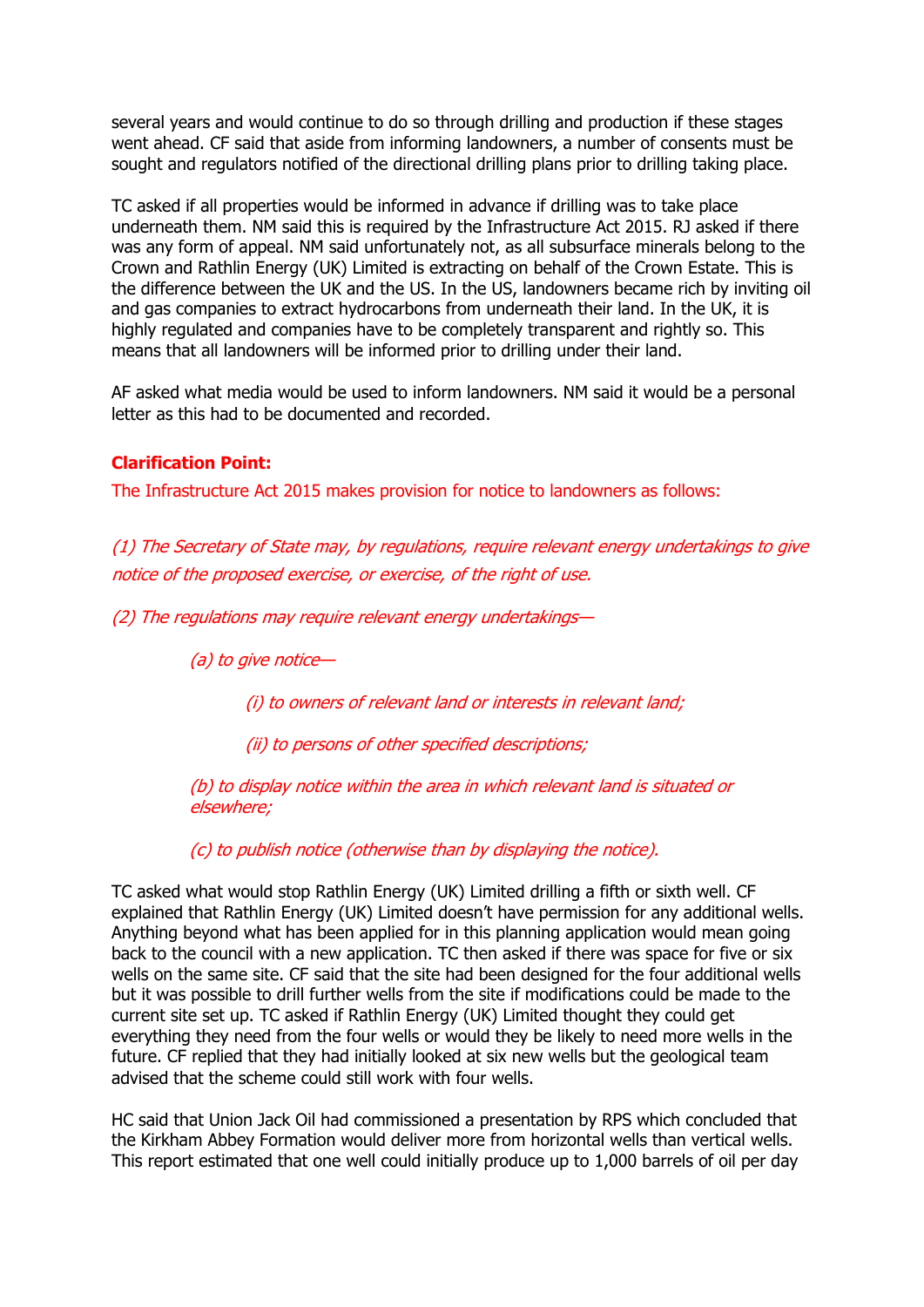and tankers have been capped at 10 vehicles per day. At these initial rates, one well would require half of all the tankers permitted for the site.

### **Clarification Point:**

The report was commissioned by Rathlin Energy (UK) Limited. The figures quoted were initial production rates which would be subject to natural decline

HC then asked if Rathlin Energy (UK) Limited would increase the 10 HGVs they had quoted. CF explained Rathlin Energy (UK) Limited has committed to 10 HGVs per day for the production phase and will stick to that. If production is higher, Rathlin Energy (UK) Limited would definitely look at another offtake route such as a pipeline and that at that level (10 HGVs) it is likely to make a pipeline commercially viable.

DS said when the first Rathlin Energy (UK) Limited application went in for exploration, residents didn't know what the outcome would be. ST said that the message from Rathlin Energy (UK) Limited has been clear from day one. The exploration would prove or disprove what is below surface and the project would be developed as the results came back. Rathlin Energy (UK) Limited always said that if there was potential, it would require a new application for production. VN agreed that Rathlin Energy (UK) Limited had always engaged with the community from day one.

HC said Rathlin Energy (UK) Limited had employed a consultancy (LTP) to look at the traffic and they had come back with a higher figure over the lifetime of the project than the figures Rathlin Energy (UK) Limited were quoting and asked why this was the case. CF explained that LTP's figures were based on 25 HGVs per day over the production phase which had now been reduced to 10 (following Rathlin Energy (UK) Limited's original consultation) and had assumed maximum figures every single day which wouldn't be the case.

AF asked at what point a pipeline would be considered. CF said when 10 tankers per day were required a pipeline would probably be viable. ST added that another option would be to leave the oil in the ground and extract it over a longer period to keep tanker numbers down.

CF explained the difference between maximum assessed vehicle figures and the likely average. Based on actual figures for previous wells, the likely actual daily figure for HGVs will generally be much lower than the maximum figure which has been assessed for planning.

TC asked if the figures included water offtake. CF said the figures were for all HGVs including water offtake, but very little water has been seen so far.

ST summarised that the figures in the application are maximum figures and that they apply to a worst case scenario which is standard procedure for a planning application.

RJ asked about night-time vehicle movements. CF said vehicle movements would generally only be daytime hours only. The only time it would be likely for vehicles to be planned during the nighttime hours would be during drilling or testing phases.

TC asked about the time of year for construction in terms of avoiding harvest. CF said that no times had been determined yet but where possible other external high traffic times, such as during harvest, would be taken into account.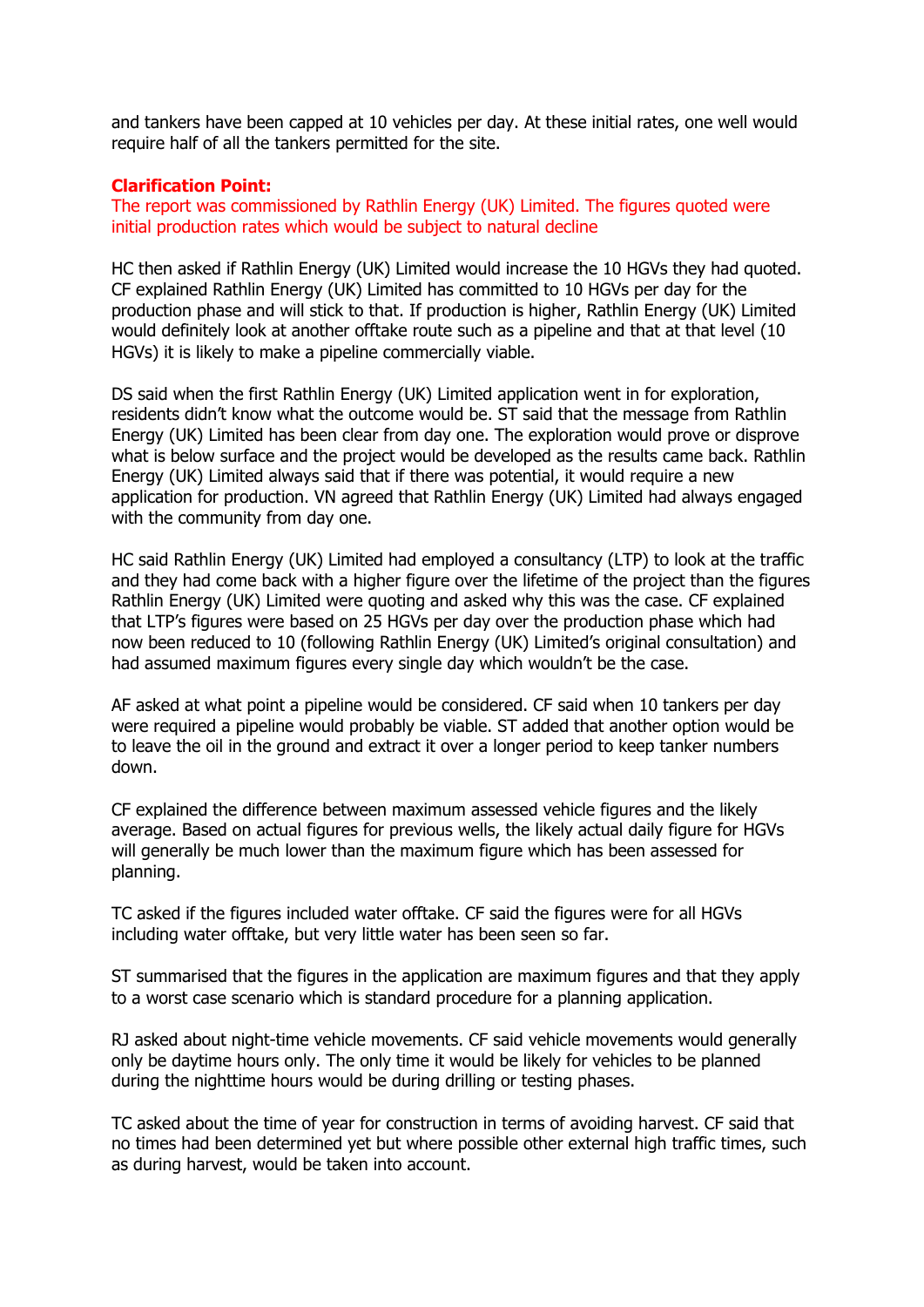HC asked if there would be more than one side-track from a wellhead. CF explained that Rathlin Energy (UK) Limited is applying to drill upto four new wells but that this would be four drilling *phases*, each a maximum of 15 weeks long. An example being WNB-1 and WNB-1z where one well was drilled, plugged back and drilling to a different direction but all done in one operation.

DS asked if Rathlin Energy (UK) Limited could side-track where they want once planning had been granted. CF explained that after planning, Rathlin Energy (UK) Limited still has to submit and get approval for a WR11 well design from the Environment Agency to protect the aquifers and geological strata. They then have to submit drilling plans and financial information to the Oil and Gas Authority to get consent to drill. The HSE also has to be notified about the detailed drilling programme so that they can make sure they are have no safety concerns with the programme. If they then decided to side-track the well, they would have to go through the whole process again before they could continue drilling.

AF asked which direction the four wells would go if the application was successful. CF said that the red circle on the map is the maximum theoretical extent of a well, but that each well would have its own individual path to the final location. If the area of extraction were to be re-drawn after drilling, you would perhaps end up with extraction of oil within a quarter of a mile radius of the well and extraction of gas within a ½ mile radius of the well.

HC said that in the Union Jack report he mentioned previously it states that there is potential for gas production from the site which could be 35 times higher than the largest current onshore producer. He asked whether Rathlin Energy (UK) Limited would be able to quickly get a pipeline on site? CF said it would require a new application for a pipeline and facilities. TC asked how quickly this could be done and CF said she felt it would probably take between 3-5 years. TS said Rathlin Energy (UK) Limited doesn't know how much associated gas will produced along with the oil at this stage. For small quantities of gas, they could use it onsite to generate electricity for the site. For larger quantities, they would look at a National Grid tie in and they have had initial discussions with National Grid about this. They have also talked to operators at Saltend who may use gas directly either as fuel or as a feedstock. However until there is clear production data, it is not possible to be more specific.

TC asked how gas would be used onsite. NM explained it could be used to generate electricity using a gas engine, but ideally there would be a connection into the local grid for gas or electricity or possibly even battery storage for electricity if volumes were larger.

TC asked if the flare was only for emergency use. CF confirmed that during production the flare would only be for emergency use, although the flare would need to be used for a short period during clean up and well testing to incinerate any associated gas before a means of using it could be installed.

CF asked the group to understand that any information put into the public domain by Rathlin Energy (UK) Limited's partners regarding the potential resource and production levels may be relevant in the future but that Rathlin Energy (UK) Limited can only progress plans and regulatory applications based on the information currently available, and that information required to plan and permit a pipeline currently isn't available.

TC said that everyone is saying the site is for fracking. He said he understood that there is no application for fracking but asked if would be possible that fracking could happen in the future. CF said Rathlin Energy (UK) Limited is not looking at high volume hydraulic fracturing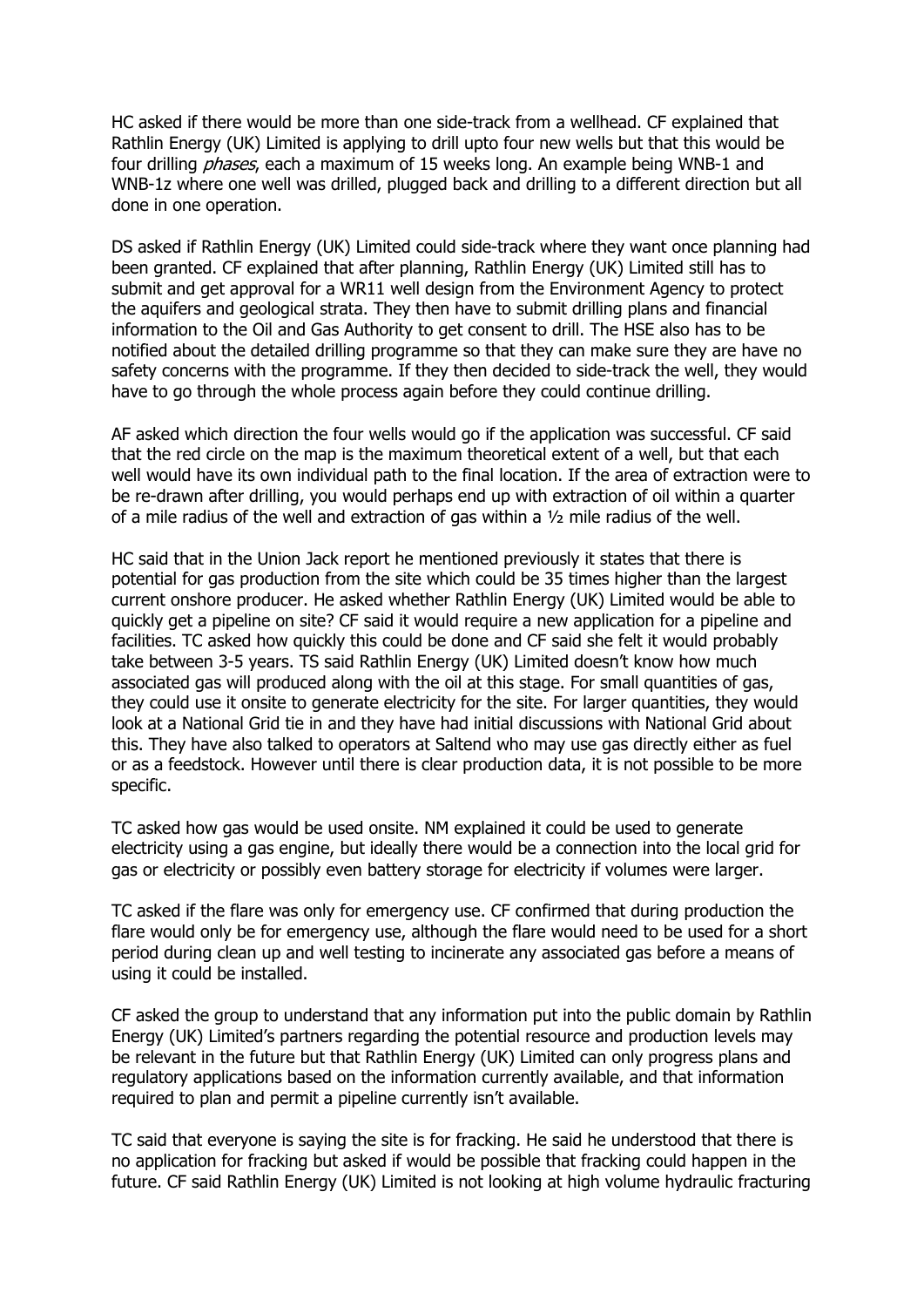for shale. TC asked if it was possible and TS replied that there is a UK moratorium on high volume hydraulic fracturing.

TC said that he understood in Texas they extracted oil and gas traditionally until the wells were exhausted and then they went back and fracked them. He asked if this could technically happen here. CF said that Rathlin Energy (UK) Limited wasn't applying for this and it would require different requiatory approvals.

DS said Rathlin Energy (UK) Limited had already undertaken a mini fall off test which she believed was a frack and which found gas. CF said this wasn't the case. The mini fall off test never took place even though Rathlin Energy (UK) Limited had permission for it. DS thought she remembered it happening and that the smell was horrific. CF said the well was drilled to 3,000m in 2013 and they applied to conduct the test on the Bowland Shale but never went ahead with it and decided to concentrate on the Kirkham Abbey instead. CF confirmed Rathlin Energy (UK) Limited has no intention to look at the Bowland again.

TC asked if it was possible to frack whilst producing. CF said that the wells would not be drilled as deep as the Bowland Shale and therefore it couldn't be done whilst producing a well from the Permian depth (Kirkham Abbey). HC said he believed it also required a lot more equipment on site. CF agreed that it would require more equipment including pumps and water storage tanks whilst TS added that the shale formation is 1000m deeper than the Rathlin Energy (UK) Limited wells. TC said he was concerned that an initial small application would progressively get bigger and bigger. CF reaffirmed Rathlin Energy (UK) Limited would only have permission to do what was being applied for, if the application were approved.

RJ asked why the site at Walkington wasn't pursued. CF said West Newton was pursued instead as it was deemed to have greater potential.

CF explained that one of the concerns raised with the last application was that you would be able to see the CCTV and security fencing from the nearby footpaths. She said that the new application included a hedge planted on the outside of the fence to help screen to site from the footpaths as well as the hedges being infilled where possible and trees planted on the bunds.

#### **3. Proposal from the landowner**

CF informed the group that the landowner has decided to undertake a planting strip on the north side of Fosham Lane. This will comprise a 10m strip of trees and a 5m strip for a footpath so that the narrow stretch of road adjacent to the site will have a safer path for pedestrians. TC welcomed this as he felt it would provide a safer alternative.

CF said that she also spoken to the Highways department regarding the potential for installing a trod from the wellsite to Piper's Lane. If the scheme progresses then Highways will meet with Rathlin Energy (UK) Limited to discuss the possibility further.

TC asked if any of these proposals would be conditioned as part of the application. CF said this was not possible as they were not within the red line boundary for the site. TC said the main time when there would be a problem would be during the construction phase so he would like to see these elements in place before then.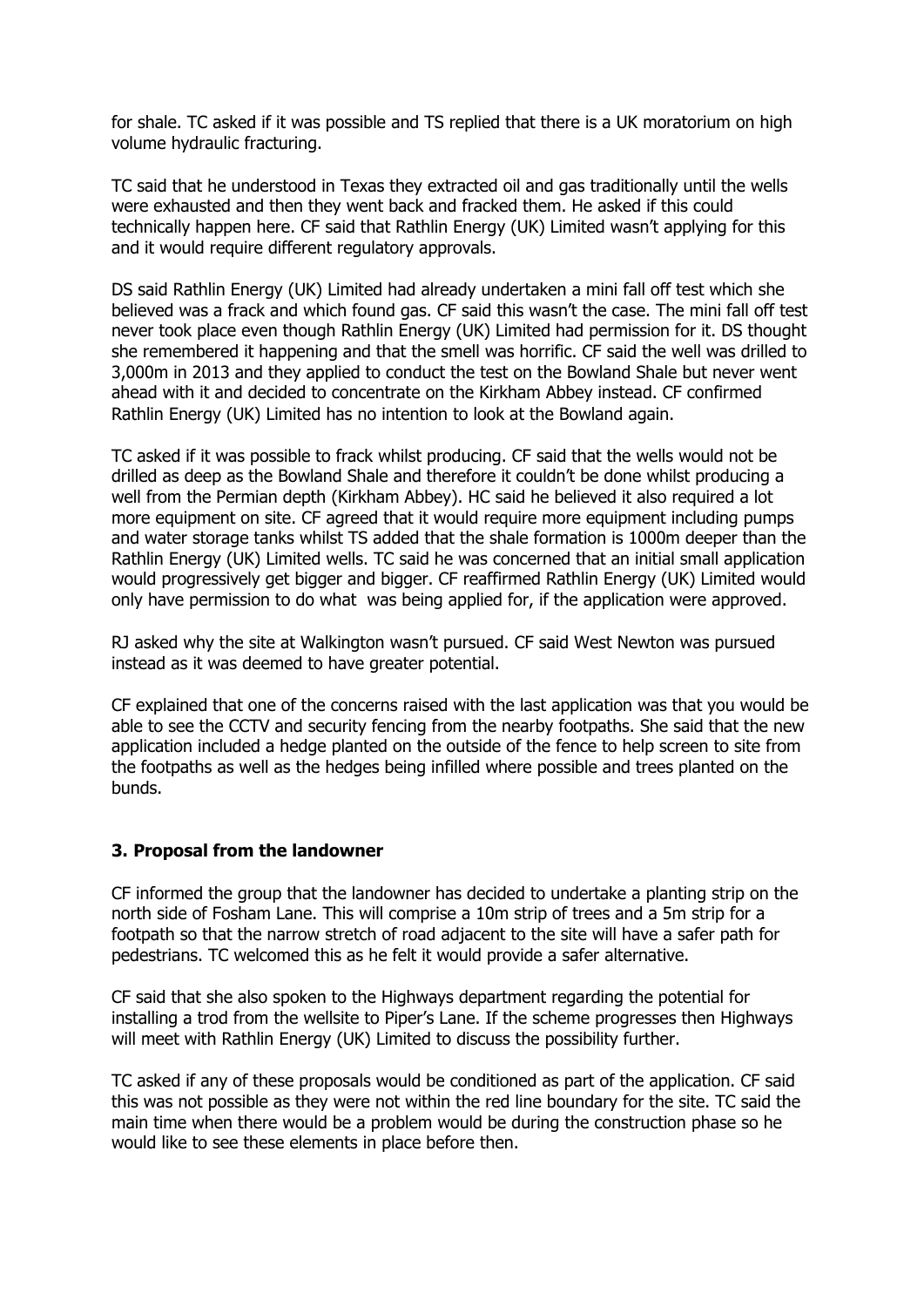DS asked why the landowners had agreed to plant the woodland on the north side of Fosham Lane. CF said it would help screen the site from Withernwick as well as it being the best place to provide a safe place for a footpath past the site.

# **4. Comments raised from planning applications**

ST said that on the last application scale and visual impact were two of the major concerns. CF added that HGVs and views of the site from the public rights of way were also a concern. As a result of feedback from the local community and the planning committee, the number of wells has been reduced from six to four  $-$  a 30% reduction, drilling time on site when the rig will be visible has been reduced, the extension has been reduced in size by 40% which will reduce the volume of construction traffic, production HGVs will be capped at 10 per day and the storage tanks will now be horizontal. The tallest proposed item on site will be the flare at 15m but there will probably be scope to reduce this as it is a maximum figure rather than an actual figure. NM added that it is also related to the volume of gas produced and that it would be unlikely that a 15m flare would be required for this site given his knowledge of other producing sites in the UK.

CF said visual mitigation had been improved by including extra hedges and additional and more extensive tree planting.

TC asked about lighting. CF said that there is a lighting management plan included in the submission which details the requirement for downward lighting and for work to take place during daytime hours where possible. TC said this was one of his biggest concerns living close to the site. ST explained that on previous drilling programmes, Rathlin Energy (UK) Limited had moved lights around on the site in response to feedback from residents. CF added that currently you may see the odd light on when someone is working on site and this is likely to be more indicative of what the lighting would be like in the longer term.

## **5. AOB**

ST asked if there were any other questions people would like to ask.

HC asked about community funding. He said he believed that it was subject to the scheme going ahead and that there was a figure of £60,000 mentioned. He wanted to know if this figure was a one-off payment or an annual payment for the 25 years of the site. He said that a scheme in the Shetland Islands paid a percentage of every barrel of oil produced to the local community and between 1974-2008 £81m was paid into the fund and the fund currently sits at £250m.

CF explained they still planned to provide a community benefit fund and that Rathlin Energy (UK) Limited would make a payment into the fund at each stage of the project, starting with construction, each well drilled and then a fee in line with the volume of production – either a percentage of the revenue or a certain amount per year.

NM explained that legally a community fund cannot be included as part of a Section 106 so it is separated and managed by an independent body. ST said there were a number of different ways of managing the fund such as a community panel with an independent chair or have East Riding of Yorkshire Council run it as they can often find match funding to increase the revenue available for schemes.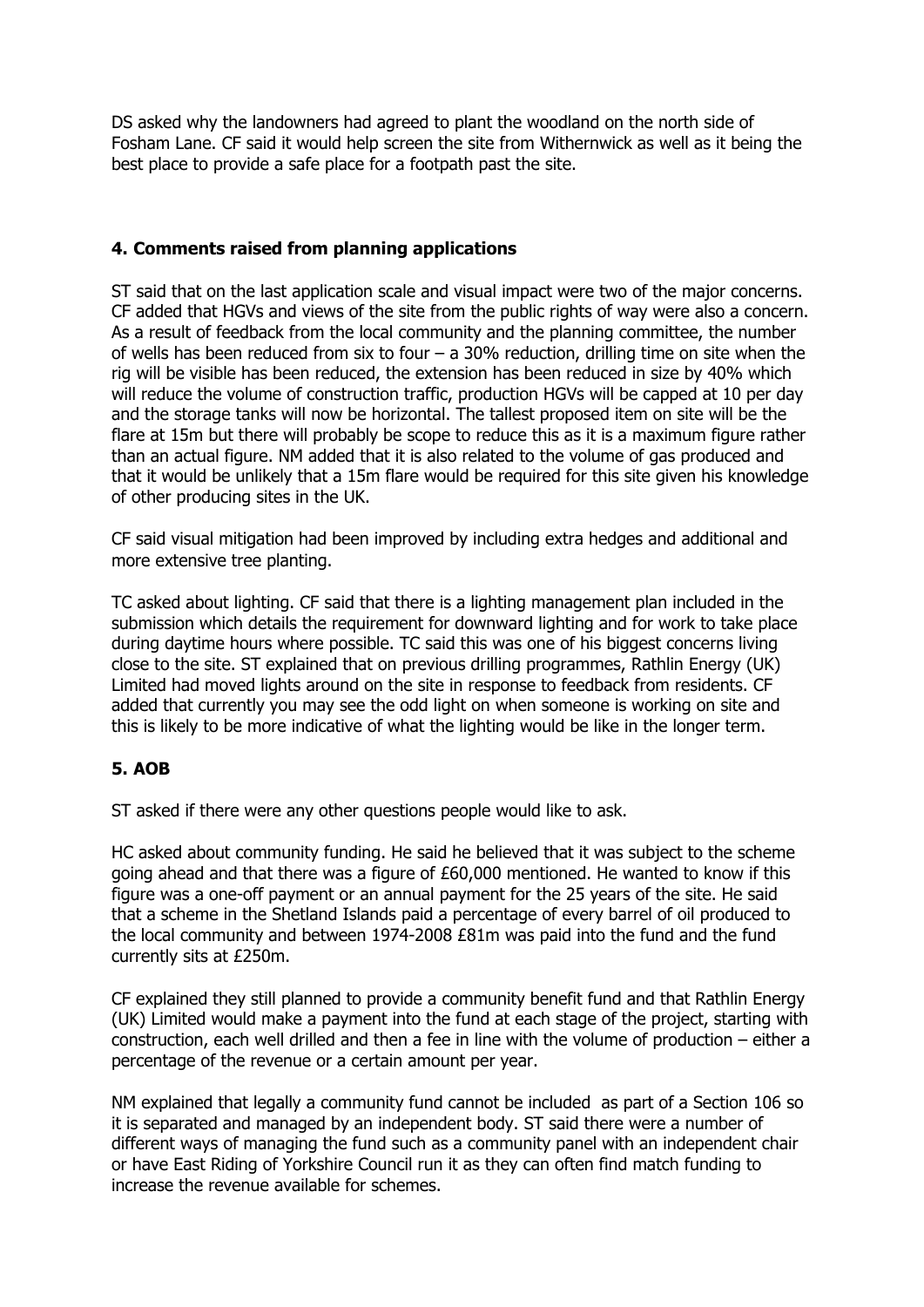AF asked who would be able to apply for the fund and what area would be covered. ST said that would have to be determined when the fund is established.

VN and GN said the wind farm community funds were being used as parish councils were receiving funding and grants and that the schemes seemed to work well.

ST explained that the wind farm funds were given to local communities who decided how to distribute them whereas Centrica Storage ran a good scheme were the money was given to local environmental initiatives. ST felt a good combination was local communities determining where funds went and the local authority administering it so that they can attract match funding where possible.

NM pointed out that the Shetland was a much bigger project than the West Newton scheme. CF said that she believed that there was a proportionate element to the West Newton production phase, but because construction and drilling is more intrusive, Rathlin Energy (UK) Limited wanted to make payments in line with the development phases. HC said some clarity was needed on how the community fund scheme would work and ST gave a commitment to minute his comments. CF said she believed that Rathlin Energy (UK) Limited had stipulated that there should representatives from the community, a representative from Rathlin Energy (UK) Limited and a representative from the council. There were also certain restrictions such as the fund could not be used for political purposes and should be used to benefit local communities, the environment, education, archaeological and historical projects, etc. CF said that Rathlin Energy (UK) Limited would clarify the funding proposals in the post-meeting notes. ST added that local authorities were very good at ensuring compliance with fund rules and regulations.

#### **Clarification Point:**

Rathlin Energy (UK) Limited has proposed to develop a Community Benefit Scheme whereby the following sums of money would be paid to the fund;

- £20k on construction
- $£20k \times 4$  (per well) =  $£80k$
- 0.5% of the additional annual property revenue to a maximum of £25,000 per year

The Community Benefit fund would be available for;

(a) the development, enhancement and/or maintenance of carbon sinks;

(b) relieving those in need or in poverty by the advancement of energy projects including energy generation, energy efficiency and/or the relief of fuel poverty;

(c) improving accessibility for people with disabilities living with the local area;

- (d) the advancement of education;
- (e) the advancement of environmental protection or improvements;
- (f) the advancement of the arts, culture, heritage or science;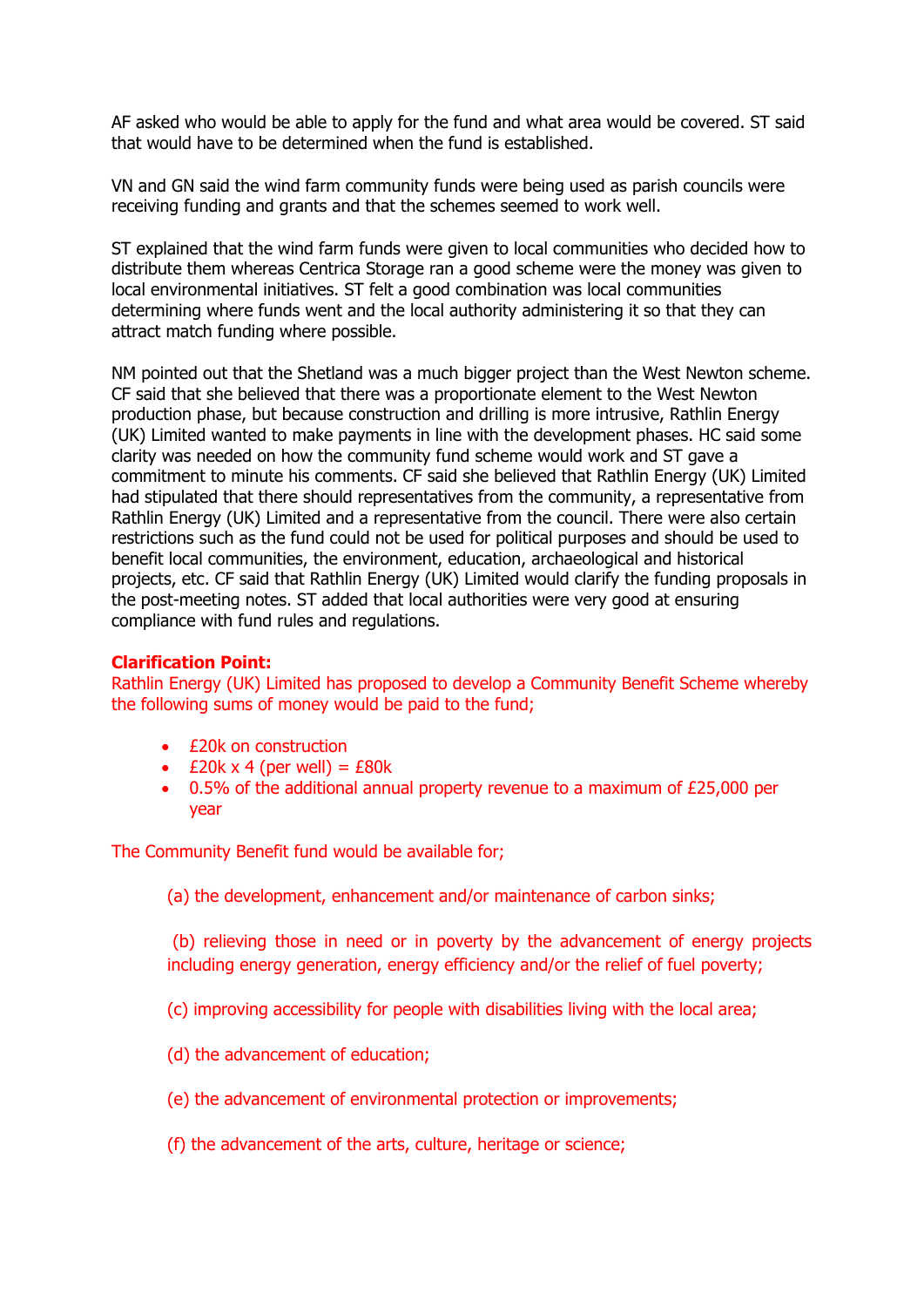#### (g) the advancement of community development including rural regeneration

HC asked when the planning application would be heard by the committee and CF said it would probably be the 17 March.

DS asked whether it would go to appeal if it was refused. NM explained that if unsuccessful, there was an option to appeal the decision to the Planning Inspectorate but there was also still an option to appeal against the decision on the first planning application. ST commented that it was important to understand how all parties can live together in the longer term. Rathlin Energy (UK) Limited wants to work with the local community for mutual benefit, hence why they have submitted a second amended application rather than immediately appeal against the first decision. If Rathlin Energy (UK) Limited appealed, the Local Planning Authority would lose its ability to put conditions on the project and it is likely that the community fund may not happen.

ST explained that the first application was compliant on planning grounds and that is why officers had recommended it for approval. It would have been very easy for Rathlin Energy (UK) Limited to appeal against the decision as the planning case was so strong, but they had decided to take on board local feedback and have now submitted a second, smaller application.

CF told the group that in response to feedback, three extra passing places have been included for Pasture Lane and these would likely be conditioned if the application was approved.

RJ said he was concerned about traffic and DS said she felt that the roads weren't built for heavy traffic. ST said he understood the points they raised and the objective was to ensure minimal impact on local residents.

GN commented that everyone in the local villages had vehicles that they needed to drive and that both him and RJ needed diesel to power their machinery to work the fields and that this has to come from somewhere. He said that energy needs have an impact on everybody if we want to live like we do.

CF said that everyone was hoping for enough oil for a pipeline. RJ asked where the pipeline would go to. CF said that it could possibly be to a refinery on the south bank, or to a transportation link at Saltend or used as a raw material at Saltend.

TC asked what the oil would be used for as he had heard that the oil would be not be of sufficient quality for fuel. CF explained that it could be used as a raw material or it could go to a refinery where they would crack it to create different types of hydrocarbon such as diesel, petrol, etc. What they have found so far is a nice light oil which is fairly versatile..

DS asked where the refinery would be. CF said that the Humber refinery would probably be the closest. NM outlined the massive potential for this area to be future-compatible in terms of carbon capture and storage, hydrogen production, etc. The area needs to adapt if it wants to be prosperous. The Humber economy is highly dependent on hydrocarbons and process industries and it will decline unless it adapts. National Grid has an application at the moment to take carbon dioxide out and store it under the North Sea. Tying into this sort of activity will be the future for local industry and he said he personally doesn't want to be involved in anything that would be harmful for the future environment. He said he would